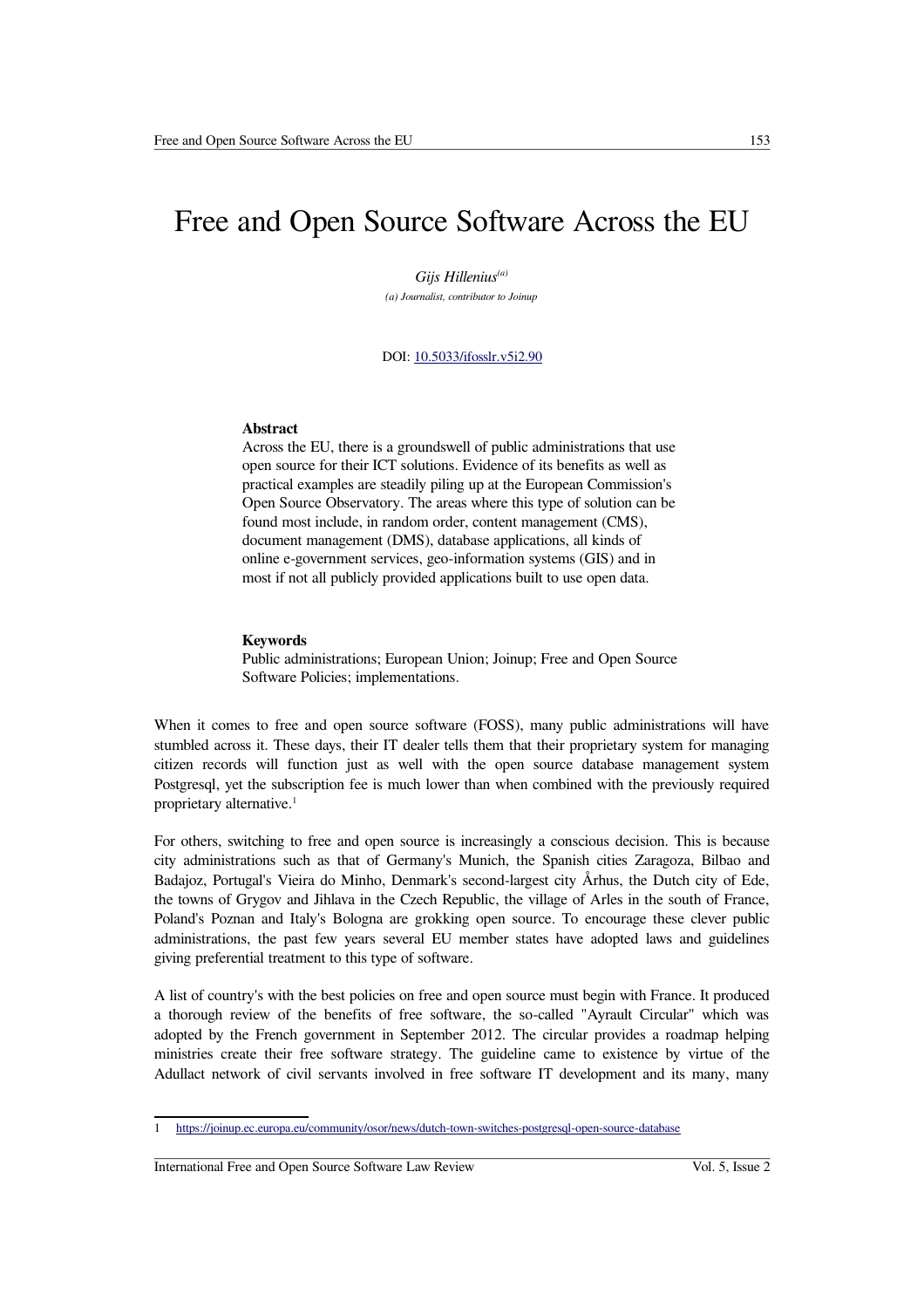ministries already doing amazingly much with open source.<sup>[2](#page-1-0)</sup>

It is thanks to a question by a member of France's parliament, Isabelle Attard (Europe Ecology - The Greens), that we are beginning to learn how normal open source has become in France's ministries.<sup>[3](#page-1-1)</sup> In May, MP Attard asked all ministries about their implementation of the Circulaire Ayrault.

# **Policy Hitparade**

This summer, the 37 ministries and ministerial departments have slowly begun to respond. Their answers range from enthusiast to subdued and downright aloof.

One of the more electrifying replies is by France's education ministry. It reveals that it has over 23,000 servers based on Ubuntu Linux that since 2001 are used in schools across the country and used for network and system security as file servers, backup servers, for VPN and for serving applications to thin clients. The ministry itself has been using Linux "for over a decade": its service departments host over 4,000 Red Hat Linux servers, and "the OpenOffice and LibreOffice office suites are widely used by teachers as a tool to work and share with students."

Unruffled, the Ministry of Economy and Finance responds to Attard that it has been using open source for over a decade, with Linux now used for most servers and email based entirely on open source. This includes the use of these types of solutions on workstations: "By 2003, all workstations of the General Directorate of Customs and Excise migrated to a free office suite."

The most distant is the Ministry of Defence – criticised earlier this year by parliament over its renewing of a proprietary licence contract, bypassing public procurement<sup>[4](#page-1-2)</sup>. The ministry curtly explains Attard that it does not distinguish proprietary software from free software in its accounting systems. Software purchases are included in contracts that focus on development, integration or maintenance. That makes it hard to exclude the purposes from the cost of the licences. The assessment is complex, the ministry writes, as software is included in so many electronic devices, including phones, radios and even satellites.

## **Issues with Interoperability**

Contender for first place on the list is Spain. It has appealing region policies, such as that adopted by the Basque region (see side bar 'A EU directive for future benefits'). But, nationally, it is the Royal Decree 4/2010 on the National eGovernment Interoperability Framework that is supporting open document formats and that is emboldening a growing number of administrations. A good illustration is the city of Zaragoza which is using the law to remind others that the government wants them to use open formats.[5](#page-1-3)

The capital of the autonomous community of Aragon has been using OpenOffice, a suite of office productivity tools, on all of the city's 3200 PCs since 2007. Recently, Zaragoza started to also use LibreOffice. As Eduardo Romero, the IT specialist leading the desktop migration project for the city administration, points out, since both suites use the Open Document Format, there are no interoperability problems between the two. Such issues do arise when communicating with

<span id="page-1-0"></span><sup>2</sup> <https://joinup.ec.europa.eu/community/osor/news/ministries-france-detail-use-and-plans-free-software><br>3 https://joinup.ec.europa.eu/community/osor/news/ministries-france-detail-use-and-plans-free-software

<span id="page-1-1"></span><sup>3</sup> <https://joinup.ec.europa.eu/community/osor/news/ministries-france-detail-use-and-plans-free-software><br>4 https://joinup.ec.europa.eu/news/french-advocacy-group-decries-defences-jonoring-procurement-law

<span id="page-1-2"></span><sup>4</sup><https://joinup.ec.europa.eu/news/french-advocacy-group-decries-defences-ignoring-procurement-law><br>5 https://joinup.ec.europa.eu/community/osor/news/spains-zaragoza-continues-gradual-switch-open-sou

<span id="page-1-3"></span><sup>5</sup> [https://joinup.ec.europa.eu/community/osor/news/spains-zaragoza-continues-gradual-switch-open-soure](https://joinup.ec.europa.eu/community/osor/news/spains-zaragoza-continues-gradual-switch-open-source)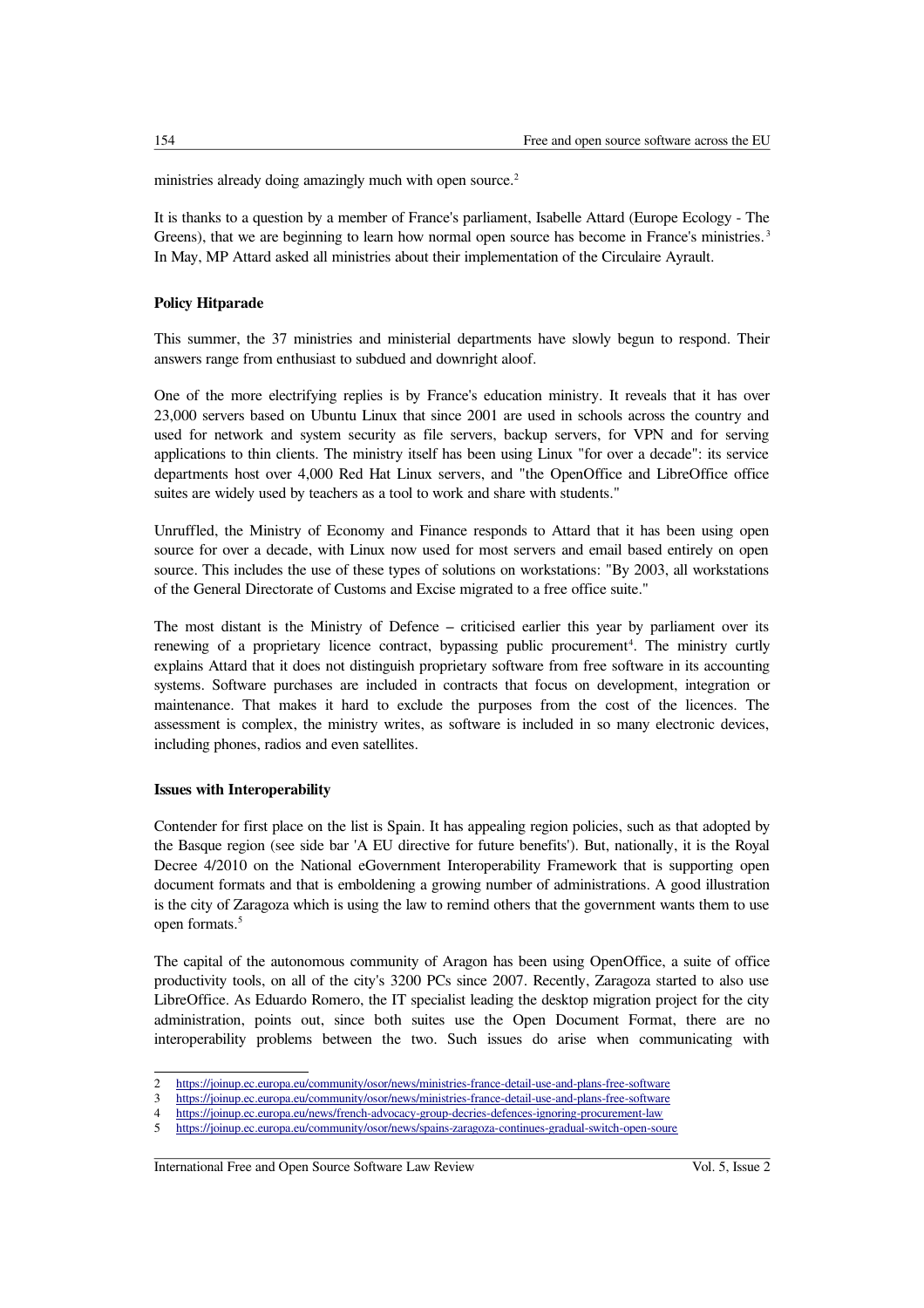organisations that do not support open formats, he says. "We have to remind these organisations that there is a very clear law prescribing the use of open formats."

A side effect of this is that Zaragoza is pointing others the way. "When we began using OpenOffice we were one of the few", says Romero. "Now, there are many public administrations and companies that switched and we have helped quite a few to take their first steps."

#### **An EU Directive for Future Benefits**

The European Union should start working on a directive on openness and reuse of software applications, says Serafín Olcoz Yanguas, a former chief information officer of Basque Country. Governments that switch to free and open source software contribute to the economy and improve productivity, he argues. "It is a more efficient business model than that of the proprietary software industry."[6](#page-2-0)

Governments using open source create future benefits (CAPital EXpenditures), as part of their OPerational EXpenditure, argues Olcoz. "It creates a virtuous loop between the public and private sector, with a recurring public contribution."

Olcoz launched his proposal during the Libre Software World Conference, which took place in Santiago de Compostela on 18 and 19 October 2012. He would prefer the EU directive to be based on the decree proposed by the Basque government in July and approved as a policy in September that year. That law says that all software developed for the government publicly must be made available as open source.

Third comes Italy, which made open source the preferred choice in its Digital Administration Code in 2012. How to compare incomparable open and closed source IT solutions; that has been parked in a committee that will, duly, take its time. In May, lawyer Ernesto Belisario, professor at University of Basilicata in the city of Potenza, reported that the discussion in the working group is stalling. "Some of the members think the law stipulates a technical and economical assessment, instead of reading it as a statement supporting open source."[7](#page-2-1)

So, maybe this third place should actually be for Sweden. Here a dexterous public procurement plan, written by the Kammarkollegiet, organises support for public administrations procuring open source.<sup>[8](#page-2-2)</sup> It is growing faster in amounts of turnover than any other procurement framework contract has ever done before. Although, to be honest, all the Swedes seem to do is buy support for Drupal, Alfresco and Red Hat.<sup>[9](#page-2-3)</sup>

## **Upstream Developments**

This example deserves a second look as the procurement framework includes terms and requirements never seen before. If an open source solution is customised by a public administration, or a subcontractor adds some lines of code, the lead software firm is made responsible for delivering this code to the upstream project.

<span id="page-2-0"></span><sup>6</sup> <https://joinup.ec.europa.eu/news/basque-country-wants-european-directive-reuse-software>

<span id="page-2-1"></span><sup>7</sup> <https://joinup.ec.europa.eu/community/osor/news/governmental-working-group-stalling-italys-switch-open-source><br>8 https://joinup.ec.europa.eu/elibrary/case/public-open-source-software-procurement-models-next-generation

<span id="page-2-2"></span><sup>8</sup> <https://joinup.ec.europa.eu/elibrary/case/public-open-source-software-procurement-models-next-generation><br>9 https://joinup.ec.europa.eu/news/se-framework-agreement-increases-use-open-source

<span id="page-2-3"></span><https://joinup.ec.europa.eu/news/se-framework-agreement-increases-use-open-source>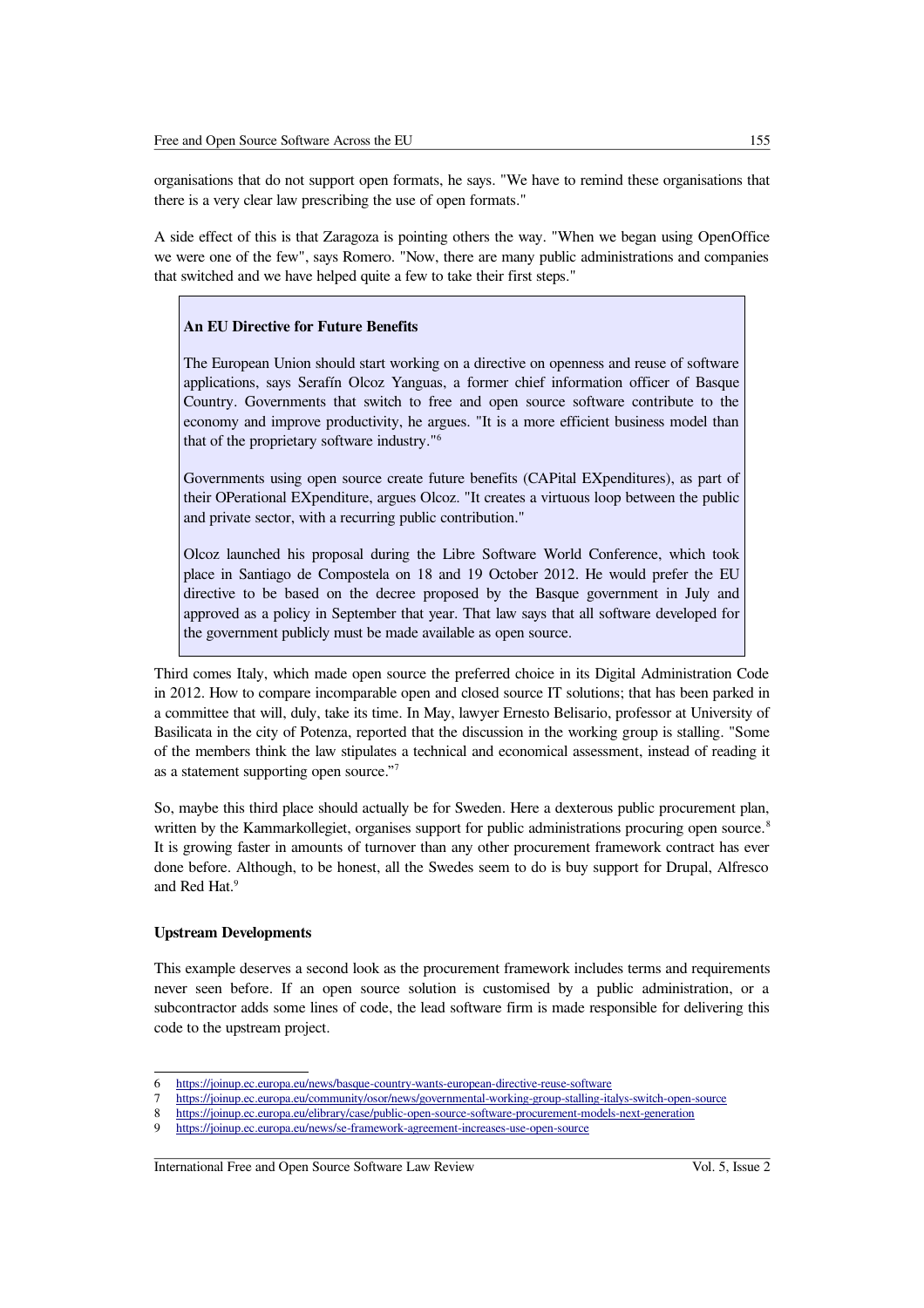The framework also takes away the perceived risks for public administrations by making the software company responsible for distribution. They have to make sure they have the rights to do that and to deal with potential royalties, if any.

The framework contracted five suppliers that potentially provide software and services to the central government, the public educational sector, and all twenty county councils. Of all 290 Swedish municipalities, 225 are participating in this framework. These five firms, in turn, are allowed to subcontract for a total of 75 companies to provide required competences and services. The Swedish framework is therefore a tree, branching to include many open source specialists. These are not the typical companies fulfilling government contracts. It includes two one-man shops and a firm with about 180 employees, so both Sweden's smallest and biggest open source companies.

This procurement approach is now available in German.<sup>[10](#page-3-0)</sup> They were translated on the request of the Swiss government's Federal IT Steering Unit FITSU. The Swiss public administrations are considering a similar approach. Maybe this is a good idea for Germany to mimic.

## **Slow Execution**

For completeness sake, one has to mention the Netherlands. Here a slew of government organisations are continuing to push the same open standards and open source plans that were advocated by the now-defunct NOiV government programme. Advocates include the 'Standardisation Board and Forum', which "supports the Dutch government in the use, development and establishment of open standards for electronic exchange", and KING, an umbrella organisation to assist the country's municipalities with their e-government services.

## **Taxing Citizens**

It is the taxes, stupid. It is not surprising that Germany comes tenth and the Netherlands is first on the United Nation's e-government ranking for Europe  $(2012)$ .<sup>[11](#page-3-1)</sup> The Dutch government simply cuddles their taxpayers: to pacify even the most rebellious, the Tax Authorities are since 2006 making available a Linux-client to allow these to file their annual income tax. In Germany, in 2013 Elster continues to ignore the vocal Linuxcitizens.

Jokes about the open source tax solutions aside (see side bar 'Taxing citizens'), when surveying the EU member states on free software policies, it seems that the public administrations in Germany and in the United Kingdom are still frightened by open source. Why? At least in Germany they can turn to well-organised commercial support. There is, for example, the OSB Alliance, offering a stack of open source solutions that they assure can be combined seamlessly. This business network contains plenty of German and German-speaking ICT service providers, offering their assistance for groupware, customer relationship management, enterprise resource planning, document management, business intelligence and access management. The stack includes middleware, operating system, backup and archive solutions.

One big difference between Germany and the United Kingdom is that Germany lacks national political support for open source. The country does have an Open Source Kompetenzcentrum, but it

<span id="page-3-0"></span><sup>10</sup> [https://joinup.ec.europa.eu/community/osor/news/swiss-government-consider-re-use-swedish-open-source-procurement](https://joinup.ec.europa.eu/community/osor/news/swiss-government-consider-re-use-swedish-open-source-procurement-program)[program](https://joinup.ec.europa.eu/community/osor/news/swiss-government-consider-re-use-swedish-open-source-procurement-program)

<span id="page-3-1"></span><sup>11</sup> [htp://www.un.org/en/development/desa/publications/connecting-governments-to-citizens.html,](http://www.un.org/en/development/desa/publications/connecting-governments-to-citizens.html) page 45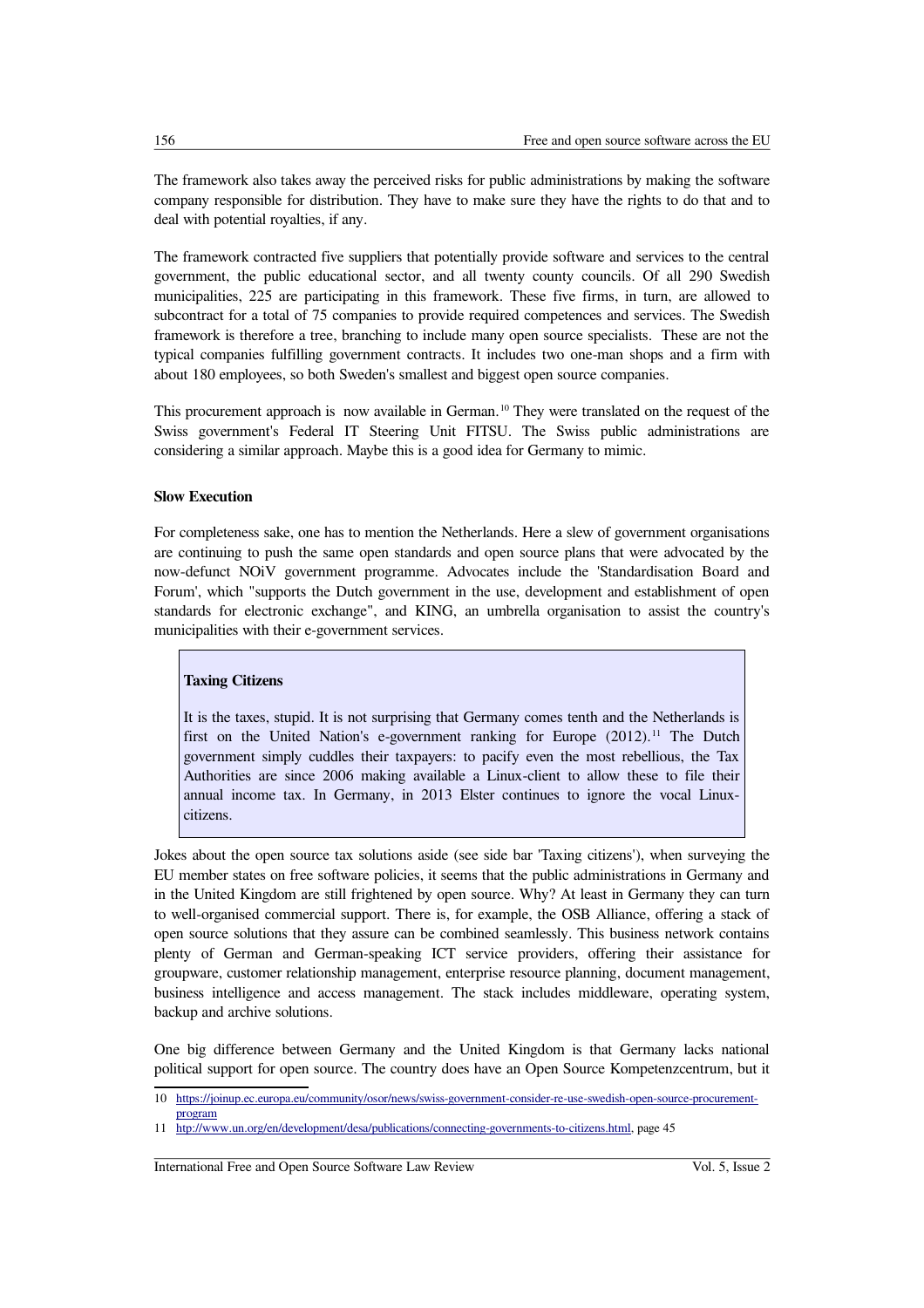is in a zombie state. Over the past two, three years it has never answered any of the questions fired at them in spite of some talk of it being revamped. Likewise, the Ministry of the Interior must be under a gag order since its civil servants over the same period have never ever responded to any query concerning open source. Here, as well as in most other EU member states, the only politicians that drum up the courage to speak out are on the left side of the political spectrum. To quote Dutch politician Femke Halsema: "Odd that parties on the left have to explain the liberals about competition."[12](#page-4-0)

On the other hand, the United Kingdom has dressed up an impressive ICT policy, complete with an "Open Source Procurement Toolkit".<sup>[13](#page-4-1)</sup> The UK's current coalition government decided in 2011 that "where appropriate, government will procure open source solutions."[14](#page-4-2)

However, whether or not to include the United Kingdom in the list of countries with policies favouring free and open source, that is the question. The islanders seem very hesitant in the execution of this policy. The well-known example of Bristol aside,<sup>[15](#page-4-3)</sup> the only two recent examples are Leeds Teaching Hospitals,[16](#page-4-4) implementing an open source hospital information system, and the country's central site for government services and information, Gov.uk, built on Drupal.[17](#page-4-5) It is also impossible to get the spokespersons of the Department for Work and Pensions to say anything on their open source pilot even though it was announced way back in December 2011. In the UK, as in all other EU member states, the ICT sector public administrations find it particularly difficult to make unencumbered technological choices.

### **Comparing Made Compulsory**

There are three more countries that have plans involving open source worth mentioning. First, the government of Portugal in September 2013 announced that it wants to increase its use of open source ICT solutions and open ICT standards aiming to rationalise its IT and reduce costs. The new IT direction was unveiled by André Vasconcelos from the Agency for Administrative Modernisation (AMA) speaking at the Evento Linux Conference in Lisbon on 26 September. "To allow comparing open source and proprietary solutions, we'll make it compulsory to calculate the Total Cost of Ownership over 4 years, including for maintenance, licences, migration and productivity."[18](#page-4-6)

Second, in 2012, the government of Iceland famously announced it would start switching to open source. "The goal of the project is not to migrate public institutions to free and open source software in one single year, but to lay a solid foundation for such a migration which institutions can base their migration plans on", Tryggvi Björgvinsson, the project leader, told Joinup.[19](#page-4-7)

And third, Estonia is creating modern e-government services mainly by using free and open source software. "All our key projects become open source, including the systems for health care, police, business portals, document exchange, the software for e-Justice, a citizen portal and software for e-Procurement and e-Invoicing", Siim Sikkut, ICT Policy Adviser for the government, said at an e-

<span id="page-4-0"></span><sup>12</sup> Quoted in an article by the author, in the Dutch Linux Magazine #1, 2008

<span id="page-4-1"></span><sup>13</sup> <https://www.gov.uk/government/publications/open-source-procurement-toolkit>

<span id="page-4-2"></span><sup>14</sup> <https://www.gov.uk/government/publications/open-source-procurement-toolkit>

<span id="page-4-3"></span><sup>15</sup> [http://www.slideshare.net/zaiziltd/changing-bristol-underpinning-the-creation-of-a-future-council-with-open-source-and](http://www.slideshare.net/zaiziltd/changing-bristol-underpinning-the-creation-of-a-future-council-with-open-source-and-open-standards)[open-standards](http://www.slideshare.net/zaiziltd/changing-bristol-underpinning-the-creation-of-a-future-council-with-open-source-and-open-standards)

<span id="page-4-4"></span><sup>16</sup> <http://www.ehealthopensource.com/case-studies/leeds-teaching-hospitals-nhs-trust/>

<span id="page-4-5"></span><sup>17</sup> <https://www.gov.uk/>

<span id="page-4-6"></span><sup>18</sup> <https://joinup.ec.europa.eu/community/osor/news/portuguese-government-set-increasing-use-open-source>

<span id="page-4-7"></span><sup>19</sup> <https://joinup.ec.europa.eu/news/all-icelands-public-administrations-moving-towards-open-source>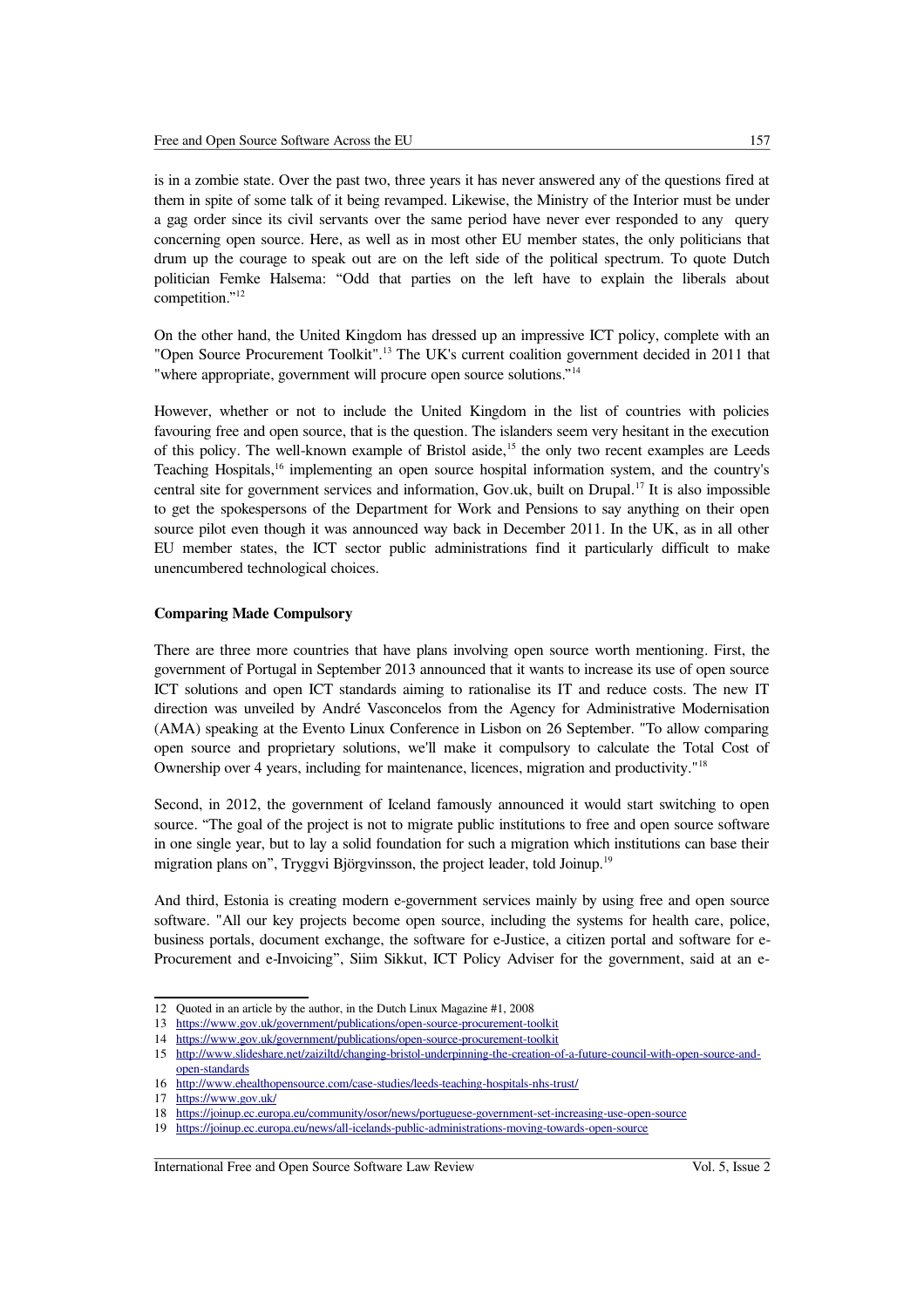government conference taking place in Singapore on 22 May 2013.[20](#page-5-0) The country also by default makes all of its software solutions available using the European Public Licence, EUPL.

## **Guidance on Standards-Based ICT**

And the European Commission? The EC says that is has set out to tackle the problem of IT vendor lock-in at its root. $21$ 

To help public administrations to get their ICT procurement right, the Commission in 2011 started a project as a part of Action 23 of the Digital Agenda for Europe. This action is "committed to providing guidance on the link between ICT standardisation and public procurement, to help public authorities to use standards to promote efficiency and reduce lock-in."

The European Commission finally published its 'Guide for the procurement of standards-based ICT' in June  $2013<sup>22</sup>$  $2013<sup>22</sup>$  $2013<sup>22</sup>$  The guide is meant to be a practical tool to help procurers, IT managers, strategists and architects decide which standards are relevant and useful.

ICT systems based on standards boost interoperability, innovation and competition while lowering costs, EC wrote in its announcement of the guide. Such ICT solutions will also improve interaction with citizens. "Making better use of standards allowing competitors to provide alternative solutions will diminish lock-in and increase competition."

The guide warns public administrations to ensure that the standards they select do not contain barriers to implementation by all interested parties. The examples mentioned in the guide are interesting. It starts, for example, with SQL (Structured Query Language); this is a database querying language created in the seventies, and standardised by ISO in 1987 (ISO 9075). "However, interoperability problems between major products still exist due to different interpretations of the standard, due to room for interpretation and the complexity of the standard. There remains the possibility of lock-in for suppliers using this standard."

# **Unexpected Warning**

A fascinating exercise is comparing the draft guide (available already in late 2012) with the version published in June. Contrasting the earlier version, the latter now also warns public administrations to be careful with ISO/IEC 26300 (Open Document Format) next to the two already signalled in the draft texts ISO/IEC 29500 (Microsoft's OOXML) and ISO 32000 (PDF). All three standards for document formats "reference information that is not accessible by all parties."

Startled, the Open Document Foundation in August asked the EC why it had in the last minute included ODF. The EC replied that it had discovered a dead link in the specification at the section  $17.7.3^{23}$  $17.7.3^{23}$  $17.7.3^{23}$  of the ISO standard. Interestingly, ODF's standard setting organisation OASIS had already fixed these links three years ago.<sup>[24](#page-5-4)</sup>

Whether or not an update will reflect this, the guide alone will probably not be enough for public administrations to get rid of IT vendor lock-in, says Jutta Kreyss, introduced as Munich's IT architect

<span id="page-5-0"></span><sup>20</sup> <https://joinup.ec.europa.eu/community/osor/news/estonias-government-relies-strongly-open-source>

<span id="page-5-1"></span><sup>21</sup> <https://joinup.ec.europa.eu/news/kroes-replies-munich-standards-it-procurement-will-tackle-problem><br>22 https://joinup.ec.europa.eu/community/osor/news/ec-calls-use-ict-standards-battle-it-vendor-lock

<span id="page-5-2"></span><sup>22</sup> https://joinup.ec.europa.eu/community/osor/news/ec-calls-use-ict-standards-battle-it-vendor-lock<br>23 http://www.isi.edu/in-notes/jana/assignments/media-types/media-types

<span id="page-5-3"></span><sup>23</sup> <http://www.isi.edu/in-notes/iana/assignments/media-types/media-types>

<span id="page-5-4"></span><sup>24</sup> <https://www.oasis-open.org/apps/org/workgroup/office/download.php/49989/OpenDocument-v1.1-errata01-wd09.zip>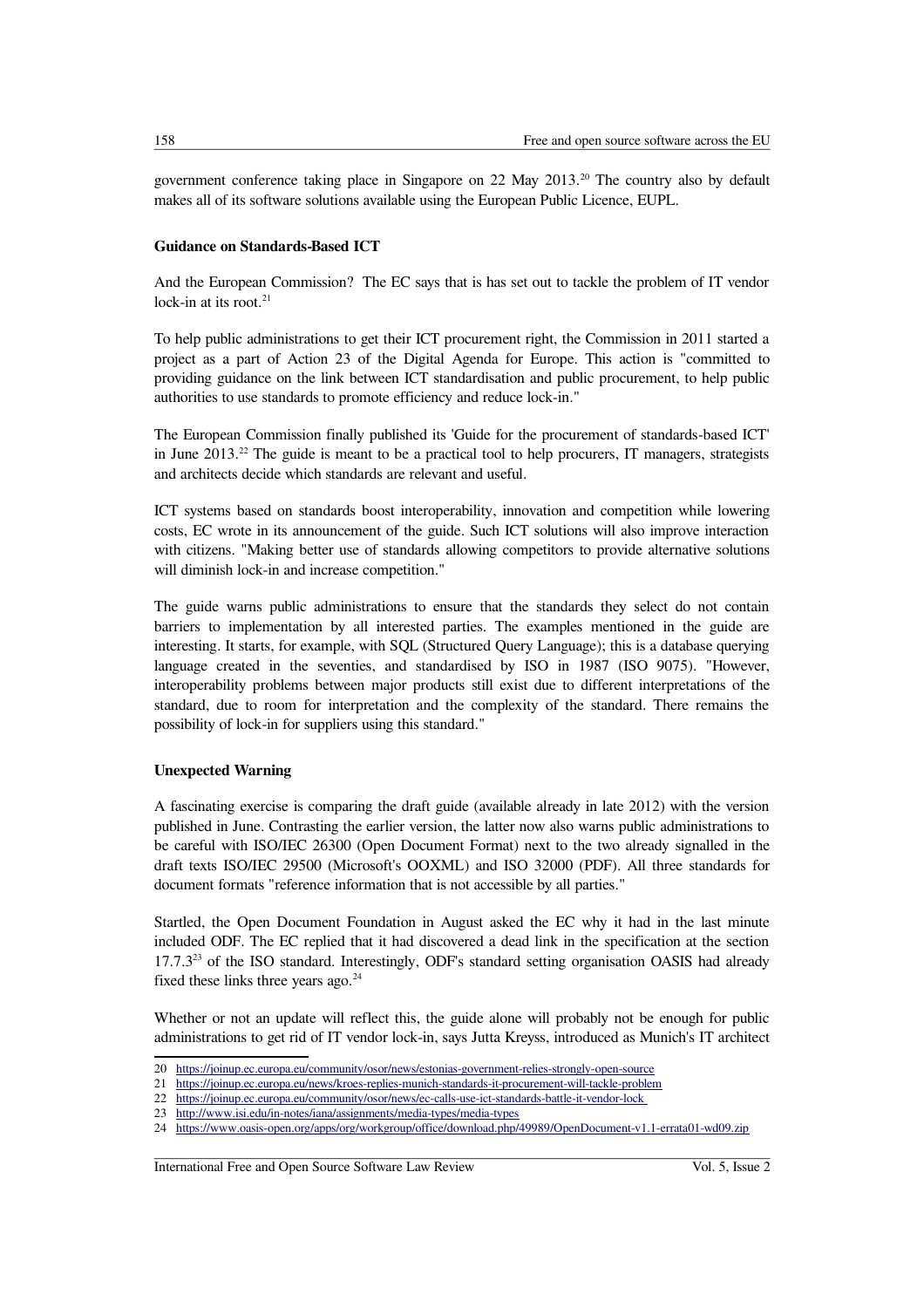speaking to the European Parliament's Committee on Legal Affairs: "Standards alone are insufficient for any non-simple IT project. To get out of the vendor-lock in, one has to use standards and open source."

The IT architect told the parliamentarians that even if the same SQL standard was used in database systems, that does not make it possible to switch easily from one proprietary database management system to another. "The EC thinks demanding the use of IT standards will fix this? It is not true."

Kreyss told the Committee members that the EC is one of the big inhibitors to public administrations like Munich. "We often have to deal with requests from the EC that force us to use a proprietary operating system and office suite. And that is not just expensive. The European Commission should accept and work with the open document format ODF."

## **Dark Clouds**

Across the EU, public administrations are using open source solutions in their IT. They do not talk about it much, but call them and they will point out a tool or two that they use daily that is open source, or based on open source.

Examples are steadily aggregated by the Open Source Observatory, a project by the European Commission. Here, in the International Free and Open Source Software Law Review space restrictions prevent to describe them all in detail, but for those that want examples on how to organise this, read up on Sweden's Kivos, Norway's Frikomport and Belgium's Mimio. Also worth a good look are the many projects in France developed by OpenMarie, or by the Danish municipalities working together on Drupal (OS2Web) and Library solutions (T!ng). There are many encouraging examples in every country, including Italy, Greece, Cyprus, Portugal and Ireland.

However, there are three problems. First: as readers will know, there is one particular area where this type of software lacks visibility and that is the desktop. This is the part of the government software market that suffers much from vendor lock-in and this is where user habits make it difficult to change. See, for example, Freiburg, or Amsterdam, or Helsinki, or the German ministry of Foreign Affairs.

Second, public administrations are moving their ICT to the cloud. And the way they are doing that will not at all solve the conundrum of IT vendor lock-in. It is a good thing that the next European OpenSource & Free Software Law Event, this December, will be considering "Open Source in Cloud Strategies". Recent examples featured on Joinup show that public administrations are moving to using cloud-based open source solutions.

## **Reporting Problems**

The Norwegian free software association for municipalities, Friprogforeningen, in January 2013 started offering cloud-based open source applications. This means municipalities can use open source tools such as the Redmine project management and bug-tracking tool and the OTRS service management and helpdesk software without having to install and maintain the applications<sup>[25](#page-6-0)</sup>.

Other examples of this would include Kivos, with the national roll-out this summer of Fixa min

<span id="page-6-0"></span><sup>25</sup> <https://joinup.ec.europa.eu/news/norways-municipalities-run-open-source-apps-open-source-cloud>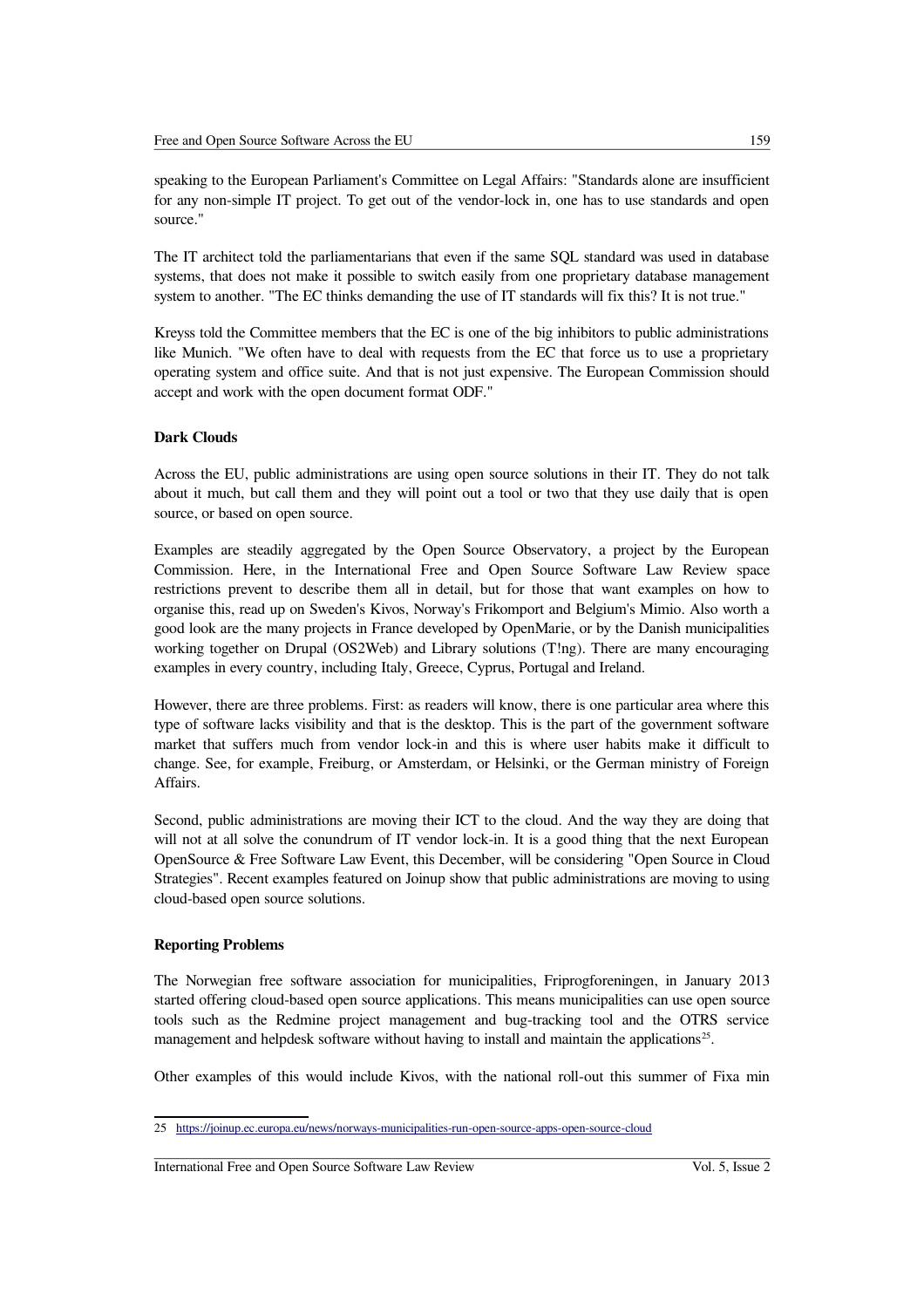Gata.<sup>[26](#page-7-0)</sup> This is Sweden's version of the UK's Fix My Street, a web and smart-phone solution to allow citizens to easily report problems with streets and roads, including potholes, broken side-walks, graffiti and non-functioning lampposts. It is now also employed in the Brussels Region in Belgium<sup>[27](#page-7-1)</sup>, and in Ireland where Local Government Management Agency is using it to lure municipal administrations to trying out open source.<sup>[28](#page-7-2)</sup> The question is, do all these public administrations realise they are using an open source solution, or will it to them be just like any other web-service? If the latter, will they lose the incentive to contribute to future versions of the code?

And third, sticking to the IT procurement continues to be problematic. Almost one in every five procurement requests makes illegal references to specific brands or products. According to OpenForum Europe,<sup>[29](#page-7-3)</sup> a UK-based advocacy group lobbying the UK and EU governments: "Almost" one in five, 19 per cent, includes technical specifications with explicit references to trademarks. That is the highest in the last three years."

Even the European Commission makes such errors.<sup>[30](#page-7-4)</sup> Possibly even worse, the EC could be showing public administrations the way. In a speech in October 2012 at the European OpenSource & Free Software Law Event, in Paris, Mathieu Paapst, a legal researcher at the University of Groningen in the Netherlands, lambasted the EC for breaking its own rules. $31$ 

According to Paapst, in 2011 the EC tricked the rules when it purchased proprietary Windows licenses for the workstations used at the Commission and 41 other European agencies. He argues that the EC evaded proper procurement by, first, claiming exceptionally that it had no alternative but to specify the proprietary Windows brand name to describe what it wanted, and then, second, organising a negotiated procurement procedure with the one and only Windows vendor. "When there is an alternative, the second, the negotiated procedure does not allow the use of the first, the exception to specifying brand names."

So far, Paapst says, he has approached his EC contacts in vain with his message. "We know that there are alternatives, such as Linux or Apple's Mac OS X. Even the European Court knows there are alternatives."

# **Tip of the Iceberg**

The desktop may be the most problematic to change, but there are fearless public administrations. The top three of public administrations that use open source, not just for websites and servers but also across the majority of their desktop PCs, are the French Gendarmerie, the government of Spain's Extremadura region and the city of Munich.

The French Gendarmerie are migrating 85,000 PCs in 45,000 police stations. They are converting 10,000 PCs per year. The project is foreseen to be completed in 2015, with 90 % of the PCs switched to free and open source. That is a similar percentage as in Munich, coincidentally.

Why did the Gendarmerie switch? Well, in the end it happened because of protests from a proprietary vendor to one of the Generals about an IT staffer that was experimenting with an open

<span id="page-7-0"></span><sup>26</sup> <https://joinup.ec.europa.eu/community/osor/news/fix-my-street-proves-benefit-open-source-swedish-towns>

<span id="page-7-1"></span><sup>27</sup> <https://joinup.ec.europa.eu/news/swedish-municipalities-re-use-uks-fix-my-street-web-application>

<span id="page-7-2"></span><sup>28</sup> <https://joinup.ec.europa.eu/community/osor/news/ireland-agency-helps-local-governments-beat-open-source-fear><br>29 https://joinup.ec.europa.eu/news/openforum-europe-procurement-law-fails-address-discriminatory-practices

<span id="page-7-3"></span><sup>29</sup> <https://joinup.ec.europa.eu/news/openforum-europe-procurement-law-fails-address-discriminatory-practices>

<span id="page-7-4"></span><sup>30</sup> <http://www.computerweekly.com/blogs/public-sector/2012/07/-the-european-commission-has.html>

<span id="page-7-5"></span><sup>31</sup> [http://eolevent.eu/ca/node/429](file:///C:/MY_STUFF/IFOSSLR/gijs/d/ifosslr/%20http://eolevent.eu/ca/node/429)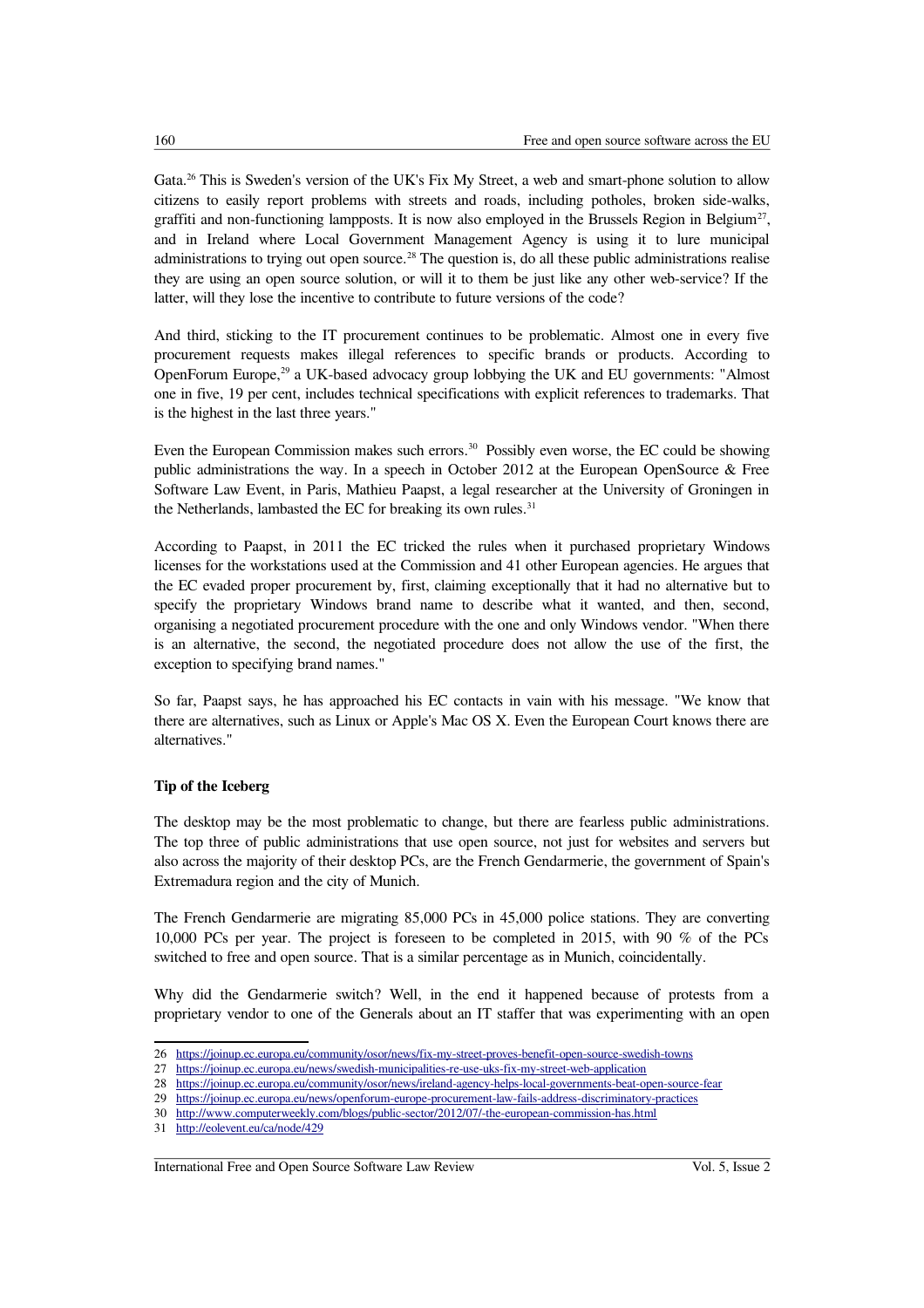source<sup>[32](#page-8-0)</sup> spreadsheet. At least, that is what Lieutenant-Colonel Xavier Guimard told the attendees of a Dutch open source conference in 2006.

He also said that move to open source has helped to reduce maintenance costs. Keeping GNU/Linux desktops up to date is much easier, he says. "Previously, one of us would be travelling all year just to install a new version of some anti virus application on the desktops in the Gendarmerie's outposts on the islands in French Polynesia. A similar operation now is finished within two weeks and does not require travelling."

In October 2013, the Gendarmerie again made headlines in IT trade publications around the world, following Joinup's report on a presentation by Major Stéphane Dumond, at the Evento Linux conference in Lisbon. The Major reported that using an open source desktop lowers the total cost of ownership by 40%, in savings on proprietary software licences and by reducing costs on IT management.<sup>[33](#page-8-1)</sup> "Using Ubuntu Linux massively reduces the number of local technical interventions."

For the French police force, the industrialised open source desktop is a powerful lever for IT governance, Major Dumond says. "The direct benefits of saving on licences are the tip of the iceberg."

## **Low Budget**

The government of Spain's Extremadura autonomous region has 70,000 PCs running Linux (based on Debian, translated into Spanish and with some local tweaks and applications included) in schools (mostly dual-boot). The same distribution runs on 15,000 PCs in local hospitals. And, if all is well, there is a switch under way to Ubuntu Linux or something similar for 40,000 PCs in all the offices of the regional administration.<sup>[34](#page-8-2)</sup>

This desktop migration project is titled 'Challenge'. Extremadura's CIO Theodomir Cayetano explained that moving to open source will allow the administration to unify all the desktops, make the desktops easier to manage, make the desktops more secure and less prone to viruses and to make it easier to manage the desktops (centrally). $35$ 

There could be trouble, says Cayetano, as the administration does not have a lot of budget to spare for the migration.

### **Political Support**

The achievements of the city of Munich are well known. The city has migrated close to 14,000 desktops and along the way created several interesting open source solutions, including the template management tool Wollmux, $36$  one of the most popular projects on Joinup. It helps manage forms and templates and, for example, makes creating procurement requests much easier. It runs only on LibreOffice and OpenOffice and, according to one of the Munich developers, some of the civil servants in Freiburg love it so much that they are regretting having to switch back to the tired proprietary office suite.

<span id="page-8-0"></span><sup>32</sup> <http://joinup.ec.europa.eu/news/fr-gendarmerie-saves-millions-open-desktop-and-web-applications>

<span id="page-8-1"></span><sup>33</sup> <https://joinup.ec.europa.eu/community/osor/news/french-gendarmerie-open-source-desktop-lowers-tco-40><br>34 http://joinup.ec.europa.eu/community/osor/news/spains-extremadura-starts-switch-40000-government-pcs-

<span id="page-8-2"></span><sup>34</sup> <http://joinup.ec.europa.eu/community/osor/news/spains-extremadura-starts-switch-40000-government-pcs-open-source>

<span id="page-8-3"></span><sup>35</sup> <http://joinup.ec.europa.eu/news/extremadura-move-all-its-40000-desktops-open-source>

<span id="page-8-4"></span><sup>36</sup> <https://joinup.ec.europa.eu/software/wollmux/description>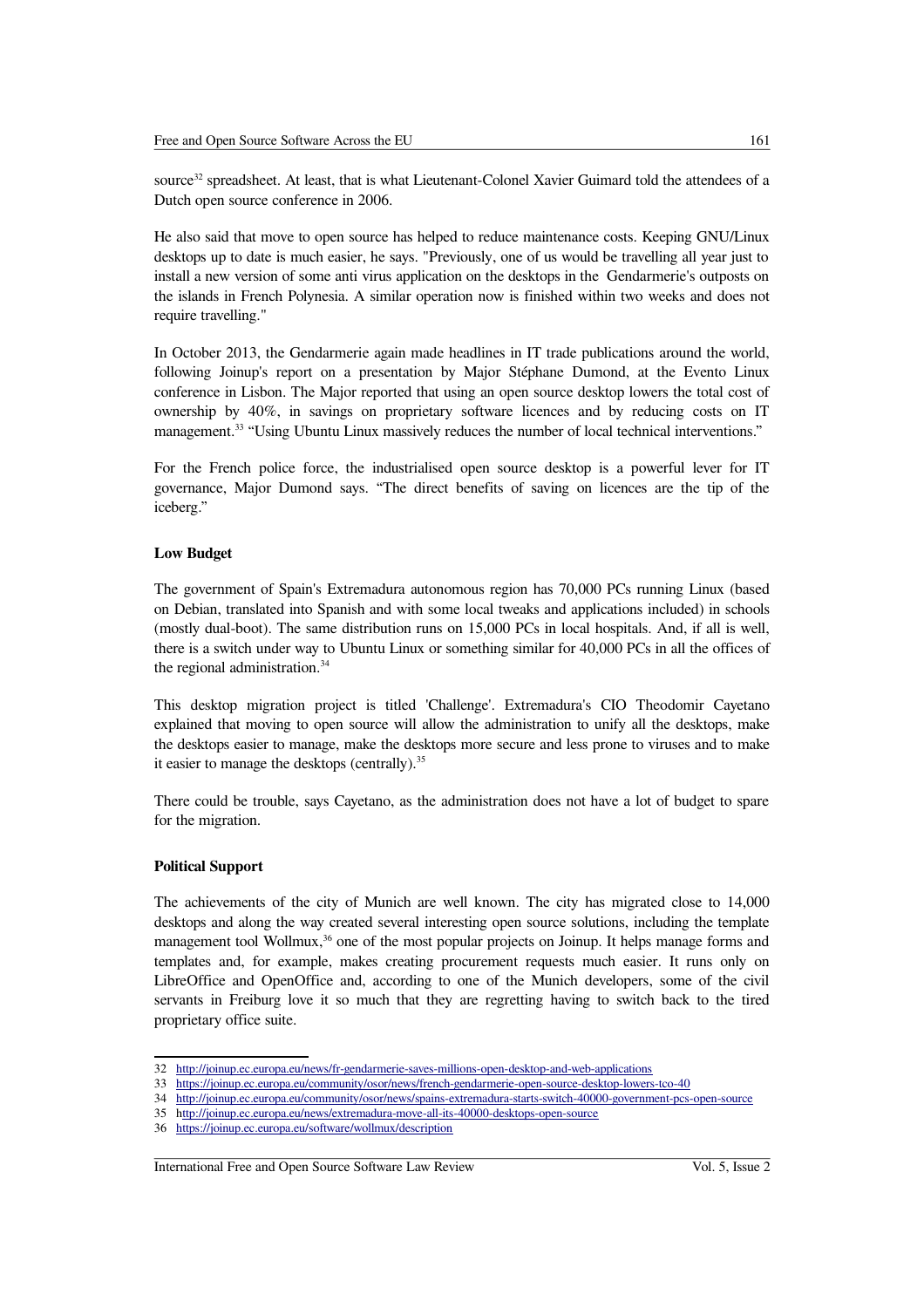The Limux project is probably the world's most well-known example of a public administration moving to open source. That is in a major part thanks to Munich's mayor, Christian Ude. "The main reason for such a project to fail is the lack of political support", Jutta Kreyss, IT-architect for the German city of Munich, told the European Parliament Committee on Legal Affairs, in Brussels in July 2013.

Munich's switch took a decade, involved a centralisation of 22 IT departments and the standardisation of applications and IT management which affected all 33,000 employees in the 51 locations across the city. Of course there were conflicts. Yet, Kreyss told the EP, these meetings where convened in the office of the mayor. "You can imagine how helpful that is, in getting it done."

# **"Freedom from What?"**

Europe has few politicians like Ude that can take credit for making a stand on using free and open source. In June, when the city hosted a two-day conference to celebrate the completion of the project, the mayor recounted his main motivation to push for free and open source. The ubiquitous proprietary desktop vendor had rudely demanded the city updates its operating system, he said, as the then-used version was no longer being supported. "No other sector suffers from this kind of vendor lock-in", Ude said. "Not even an industry specialised in the construction of tunnels."

The confrontation clearly hardened his resolve. He even discussed the switch with Bill Gates, at a time when he was still the chairman of Microsoft.

Ude, who was on his way back from a speech at an IT conference in California, was offered a ride to the airport by Gates. The chairman showed up with a big van with tinted windows and had hoped to have a long talk about this Linux project, Ude said.

Gates: "Why are you doing this?" Ude, remarking aside that he has trouble speaking in English, punctuated: "To gain freedom!" Gates had to think about this for a bit, Ude said, but then asked: "Freedom? From what?" Ude: "From you!"

The rest of the trip to the airport passed in silence.

## **European Initiatives**

There are plenty of examples of open source to be found in the European institutions. One interesting example would be the European Citizen's Initiative. The project is proving quite a challenge, involving the Commission, the European Parliament and many influential NGOs from across the EU, including from Berlin. The project could be suffering from feature creep, $37$  but should slowly become one of the first examples of how a large-scale public administration successfully interacts with the open source community.

A second example is Open e-Prior,<sup>[38](#page-9-1)</sup> an open source solution to manage e-(electronic) invoicing. The application is used by the European Commission, and recently the Belgian federal IT services decided they too will now begin to use it.<sup>[39](#page-9-2)</sup>

<span id="page-9-0"></span><sup>37</sup> [https://en.wikipedia.org/wiki/Feature\\_creep](https://en.wikipedia.org/wiki/Feature_creep)

<span id="page-9-1"></span><sup>38</sup> [http://ec.europa.eu/isa/actions/01-trusted-information-exchange/1-7action\\_en.htm](http://ec.europa.eu/isa/actions/01-trusted-information-exchange/1-7action_en.htm)

<span id="page-9-2"></span><sup>39</sup> <https://joinup.ec.europa.eu/software/epriortools/news/belgium-adopts-european-commission-system-e-invoicing>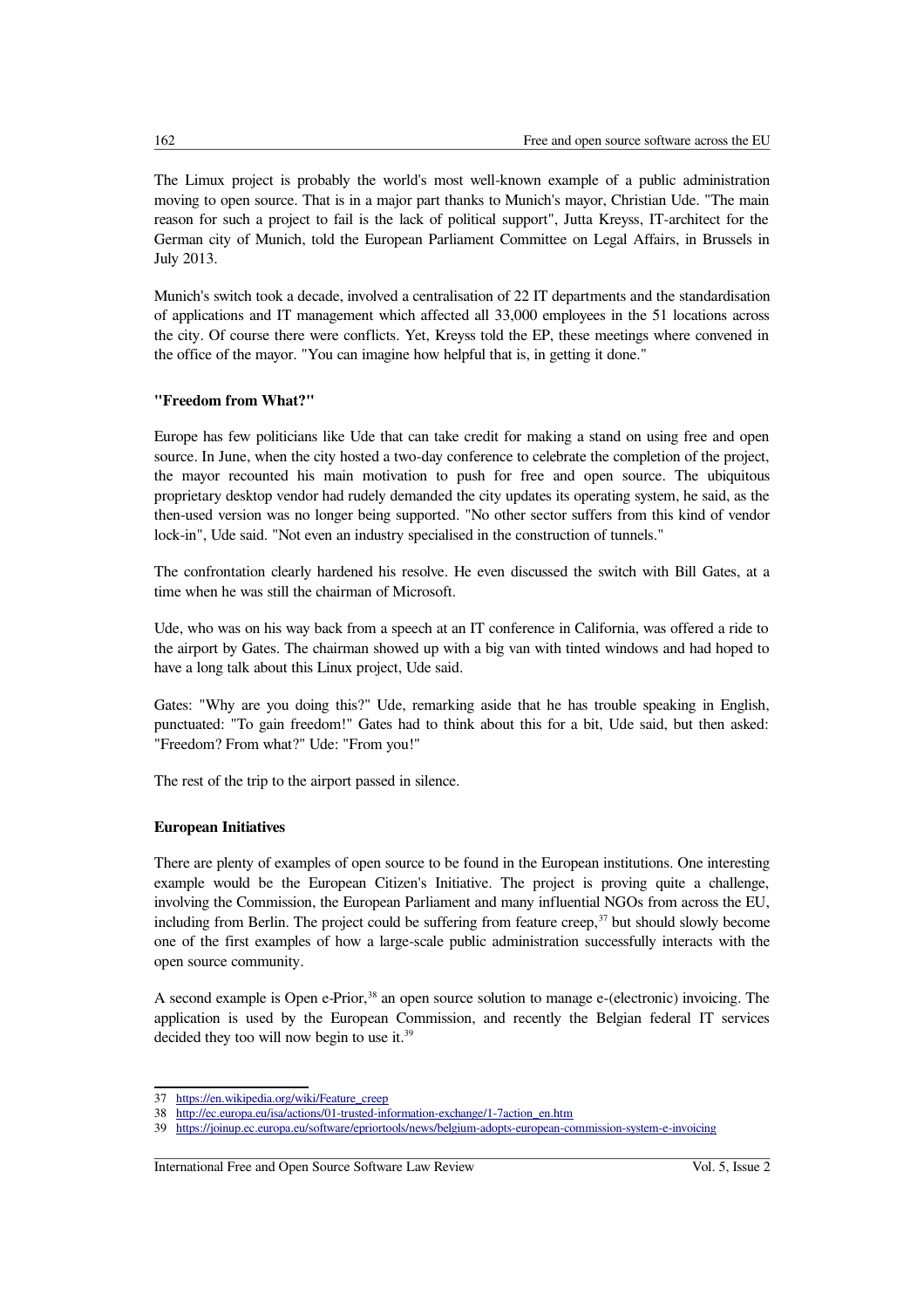But so far the nicest example of an open source software solution developed by a European institution is AT4AM. This is software for authoring and management of amendments on parliamentary texts used by the European Parliament. AT4AM makes its texts instantly available in 23 languages. This means that users can submit amendments in their own language, but it also helps translators to quickly find the relevant parts of the documents. It uses an OASIS open standard, LegalDocML (previously known as Akoma Ntoso), $40$  which started the development, by the United Nations, for use in the IT systems in several of the parliaments in Africa. It defines "a machine readable set of simple technology-neutral electronic representations (in XML format) of parliamentary, legislative and judiciary documents". AT4AM is available as free and open source software since March this year, published under the European Union's public licence, the EUPL.<sup>[41](#page-10-1)</sup>

#### *About the author*

*Gijs Hillenius is an independent Dutch journalist. Since 2007, he has written over 1500 news items on public administrations and open source for the Open Source Observatory, a community on the European Commission's Joinup platform for sharing and re-use of ICT solutions.* 

*The platform also hosts several tens of case studies (adding one per month) and now counts 4,400 software projects tailored to public administration and attracts some 80,000 visitors per month.*

*Joinup is also where you can find the EUPL. That is the licence used primarily by the European Commission. You could call it a fork of the GPL, to better fit the copyright laws in all the EU member states. The one really nice thing about the EUPL is that it is legally identical in all the 22 languages in which it is available.*

<span id="page-10-0"></span><sup>40</sup> <http://www.akomantoso.org/>

<span id="page-10-1"></span><sup>41</sup> <https://joinup.ec.europa.eu/news/european-parliament-releases-its-amendment-software-open-source>